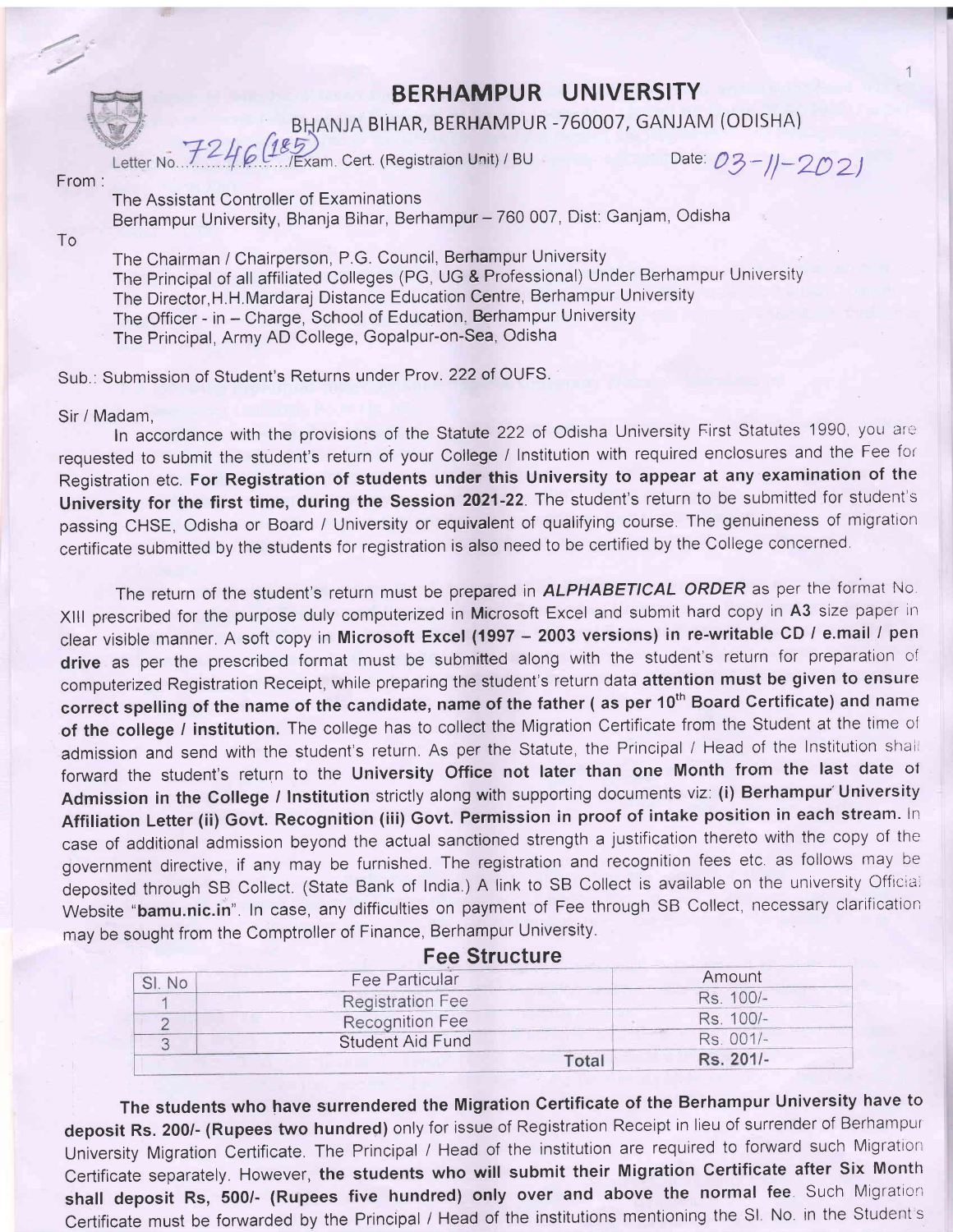The students who have taken their Transfer Gertificate soon after their admission, need not be included in the students return as per the Govt. of Odisha Letter No. 19378 / HE Dated 27.07.2012. Further, students who have already registered in the University need not deposit the Registration and Recognition Fees. The University Registration No, of such candidates must be mentioned against their names in the return of Matriculates (Form XIII).

#### IMPORTANT NOTE:

题

- 1. Registration Numbers of the students will be issued by the University as per the affiliation strength only.
- 2. The College / Institution are required to submit the Student's Return in Rewritable CD / e-mail / pen drive in Microsoft Excel (1997 - 2003) version (As per Annexure - B) and the following enclosures through a special messenger.

The following Proformas may download from the University Website "bamu.nic.in".

- a. Berhampur University Form No. Xlll
- b. Statement showing the particulars regarding admission of students of Other University / Board including SC / ST, Male / Female etc,
- c. Statement of Accounts information sheet of the college.
- d. Proforma for preparing Softcopy in Microsoft Excel (1997 2003) version in Re-writable CD Rewritable CD / e-mail / pen drive required for printing of Computerized Registration Receipt.
- 3. The College / institution are required to intimate the last date of admission of the students while sending the returns.
- 4. Before submission of the return, the Principals of all College are requested to obtain a clearance from Academic - I Section and Sports Council, Berhampur University to the effect that they have made all the requisite fee in connection with the Cultural Fees and Sports Fee collected from the students while admission to the respective Courses and they have got no outstanding against their college, failing which the return of the college shall not be accepted. Certificate to this effect be enclosed with the return of the students.

Memo No.  $7247$   $(4)$  Exam. Cert. (Registration Unit) / BU / 21

Assistant Controller of Examinations<br>
LEVER CONTROLLER SET AREA CONTROLLER SERVICES SUBSTANCES ON THE CONTROLLER SET OF THE CONTROLLER SET OF THE CONTROLLER SET OF THE CONTROLLER SET OF THE CONTROLLER SERVICE SET OF THE CO

#### Copy to the

- 1. The Comptroller of Finance, Berhampur University for information and necessary action.
- 2. Director, Biju Patnaik Computer Centre, Berhampur University for information and necessary action, with request to upload this letter along with the required enclosures in the Berhampur University Web site for the session 2021-22.
- 3. Officer in Charge, Academic 1 Section, Berhampur University with request to issue a "No. Dues Certificate" in favour of the concerned College / Institution which enable that the College has deposited the "Cultural Fee" of the Berhampur University for the said session.
- 4. Secretary, Sports Council, Berhampur University for information and necessary action. He is requested ic issue a "No. Dues Certificate" in favour of the concerned College / Institution which enable that the College has deposited the "Sports Subscription Fee" of the Berhampur University for the said session.

Assistant Controller of Examinations<br>Berhampur University **Asst. Controller of Examinations** 

 $\overline{2}$ 

I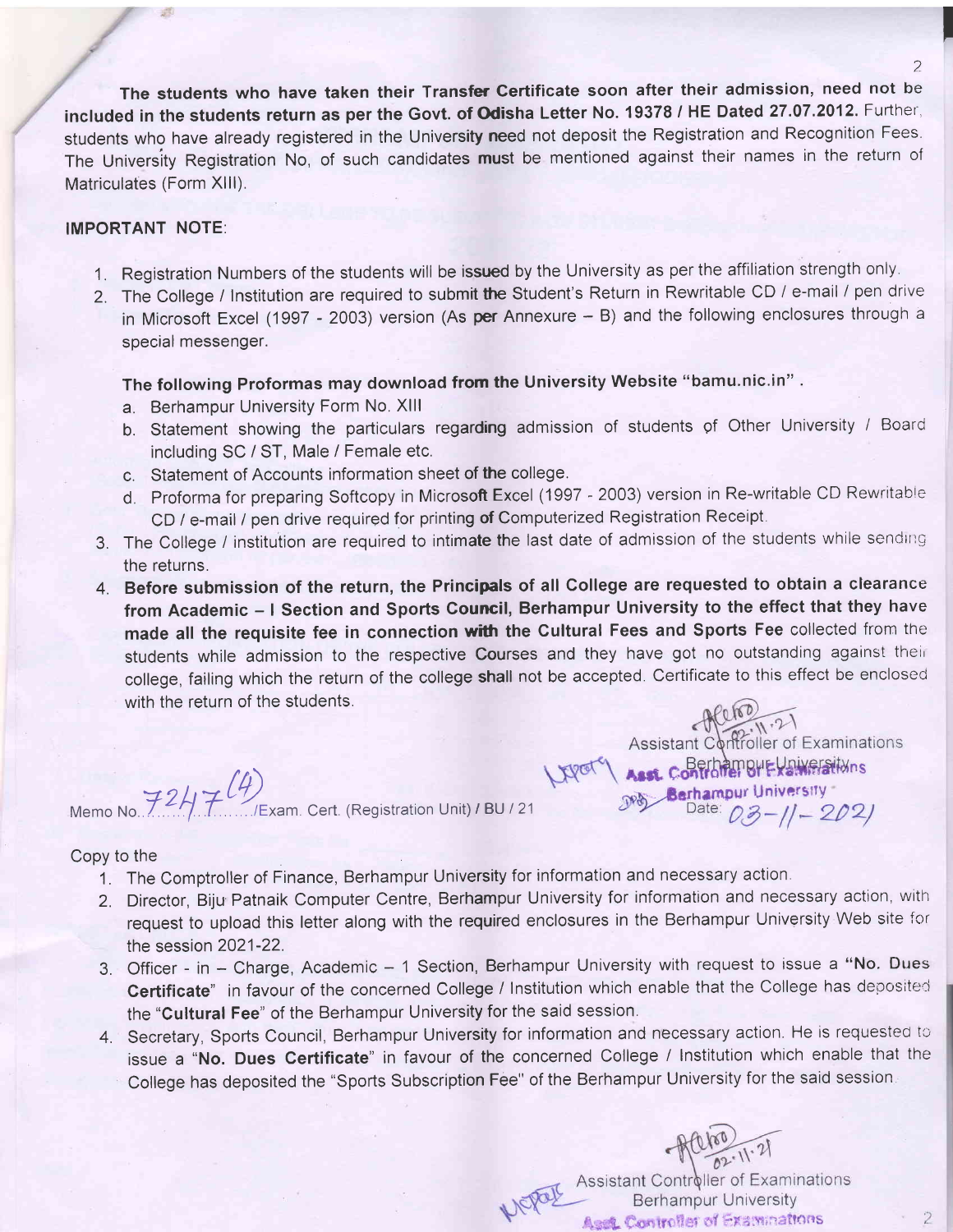

BHANJA BIHAR, BERHAMPUR -760007, GANJAM (ODISHA)

## **(STATEMENT OF ACCOUNTS)**

1 Name of the College: 4. Name of the Course (s)

2 Number of students Admitted : 5. Affiliated / Sanctioned Strength:

3 Academic Year :

| SI             | Subject                                                    | Total<br>Student<br>Admitted |                         | Passing from |                                                | Total of<br>Serial No<br>5,6 | Registration Fees @Rs.<br>100/- for each | Student<br>Aid Fee Re<br>1/- From<br>each | Recognition<br>Fees @Rs.<br>100/- for each | Late Fee @<br>Rs.100/-<br>after one<br>month of<br>admission | Total<br>Amount<br>Deposited | Nature of<br>Payment in<br>shape of SBC /<br>DD/ BU Challan |
|----------------|------------------------------------------------------------|------------------------------|-------------------------|--------------|------------------------------------------------|------------------------------|------------------------------------------|-------------------------------------------|--------------------------------------------|--------------------------------------------------------------|------------------------------|-------------------------------------------------------------|
|                |                                                            |                              | Berhampur<br>University | C.H.S.E      | other university<br>and Board (s) /<br>Council |                              |                                          |                                           |                                            |                                                              |                              |                                                             |
| $\overline{1}$ | $\overline{2}$                                             | $\overline{\mathbf{3}}$      | $\overline{4}$          | 5            | 6                                              | $\overline{7}$               | ಕ                                        | $\overline{\bullet}$                      | 10                                         | 11                                                           | 12                           | 13                                                          |
|                | $\sim$ $\sim$ $\sim$ $\sim$ $\sim$ $\sim$ $\sim$<br>$\sim$ | $\sim$ $\sim$                |                         |              |                                                |                              |                                          |                                           |                                            |                                                              |                              |                                                             |

N.B: (1) Submit Separate Statement of Account for each course

(2) Submit list of other university students along with their Migration Certificate with the Sl. No. as in the Return Form

Printed at: Berhampur University Press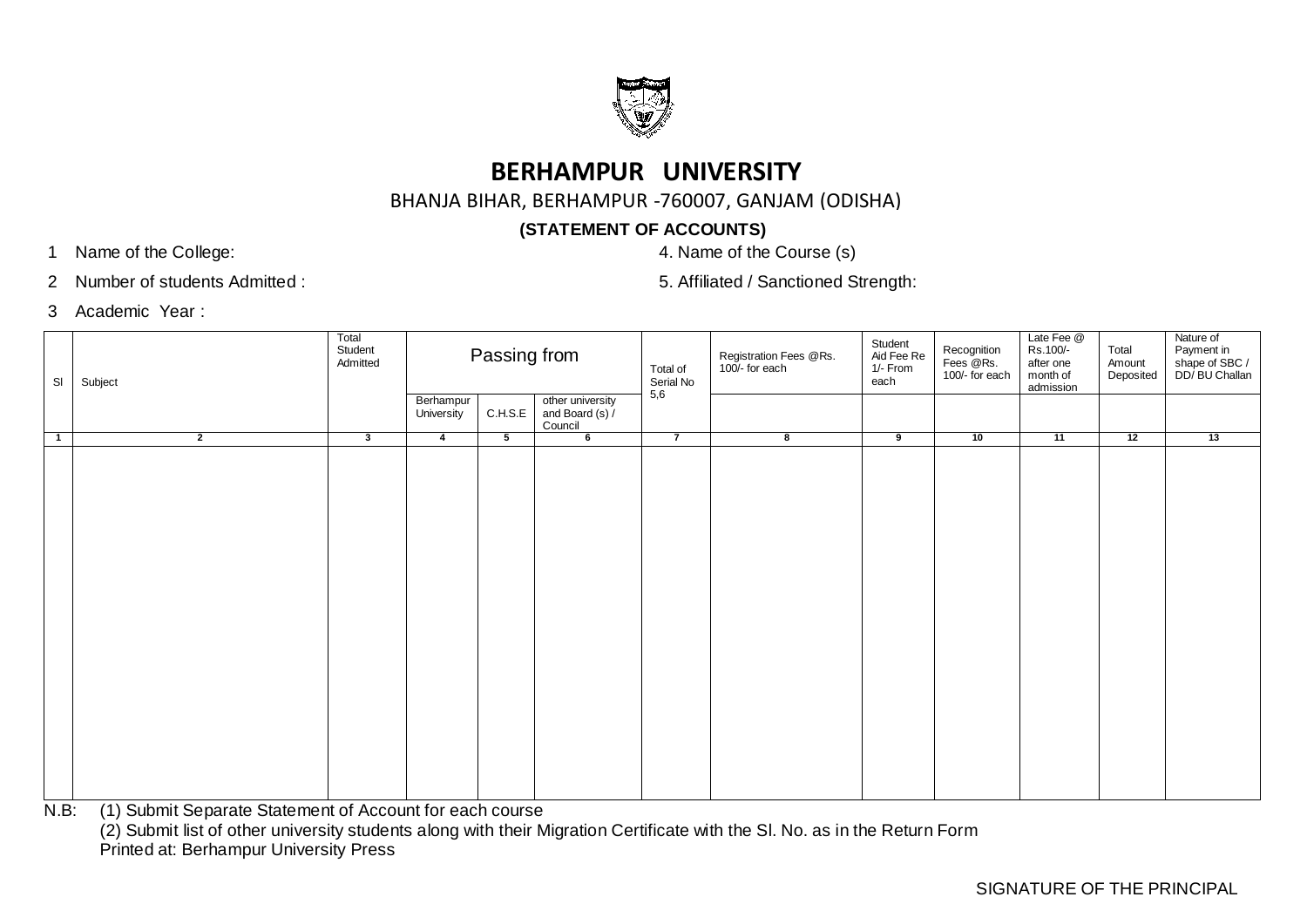

#### BHANJA BIHAR, BERHAMPUR -760007, GANJAM (ODISHA)

#### **(RETURN OF THE STUDENT'S UNDER STATUTE 222 IN \_\_\_\_\_\_\_\_\_\_\_\_\_\_\_\_\_\_\_\_\_\_\_\_\_\_\_\_\_\_\_\_\_\_\_\_ COLLEGE OF THE ACADEMIC YEAR \_\_\_\_\_\_\_\_\_)**

1 Department **1** Department **1** Department **1** Department

| SI No.<br>$\mathbf{1}$ | Name of the<br>Student<br>(AS PER<br>HSC/CBSE /ICSE<br>10™ /MATRIC<br>CERTIFICATE)<br>$\mathbf{2}$ | Male / Female<br>3 | Name of the Father<br>/ Mother and<br>Permanent<br>Address<br>$\overline{4}$ | $\overline{\phantom{a}}$<br>18/<br>Whether SC /<br>General<br>5 | Date of Birth in the<br>Christian Era<br>$6\overline{6}$ | Mother Tongue or<br>Language in lieu of<br>Mother Tongue<br>$\overline{7}$ | Institution Last<br>Studied<br>(Name of the<br>College /<br>University)<br>8 | Examination<br>Passed<br>$\overline{9}$ | Name of the<br>University or Board<br>from which<br>Discontinued /<br>Last Exam Passed<br>10 | Year of Passing<br>11 | Date of Admission<br>into the College<br>12 | Examination for<br>which reading<br>13 | University Regd<br>No.<br>14 | Remarks<br>15 |
|------------------------|----------------------------------------------------------------------------------------------------|--------------------|------------------------------------------------------------------------------|-----------------------------------------------------------------|----------------------------------------------------------|----------------------------------------------------------------------------|------------------------------------------------------------------------------|-----------------------------------------|----------------------------------------------------------------------------------------------|-----------------------|---------------------------------------------|----------------------------------------|------------------------------|---------------|
|                        |                                                                                                    |                    |                                                                              |                                                                 |                                                          |                                                                            |                                                                              |                                         |                                                                                              |                       |                                             |                                        |                              |               |
|                        |                                                                                                    |                    |                                                                              |                                                                 |                                                          |                                                                            |                                                                              |                                         |                                                                                              |                       |                                             |                                        |                              |               |

Note : (1) Corrections, additions or deletions made, if any should be attested

(2) "F" should be return against Women Students

(3) No of students admitted: (a) Passing from CHSE (Odisha) or Berhampur University

(b) Passing from Other Board or University

I, certify that the students admitted in this return have been found eligible for admission to the respective courses of studies & Regulations prescribed by the University

\_ College, \_\_\_\_\_\_\_\_\_\_\_\_ Date\_\_\_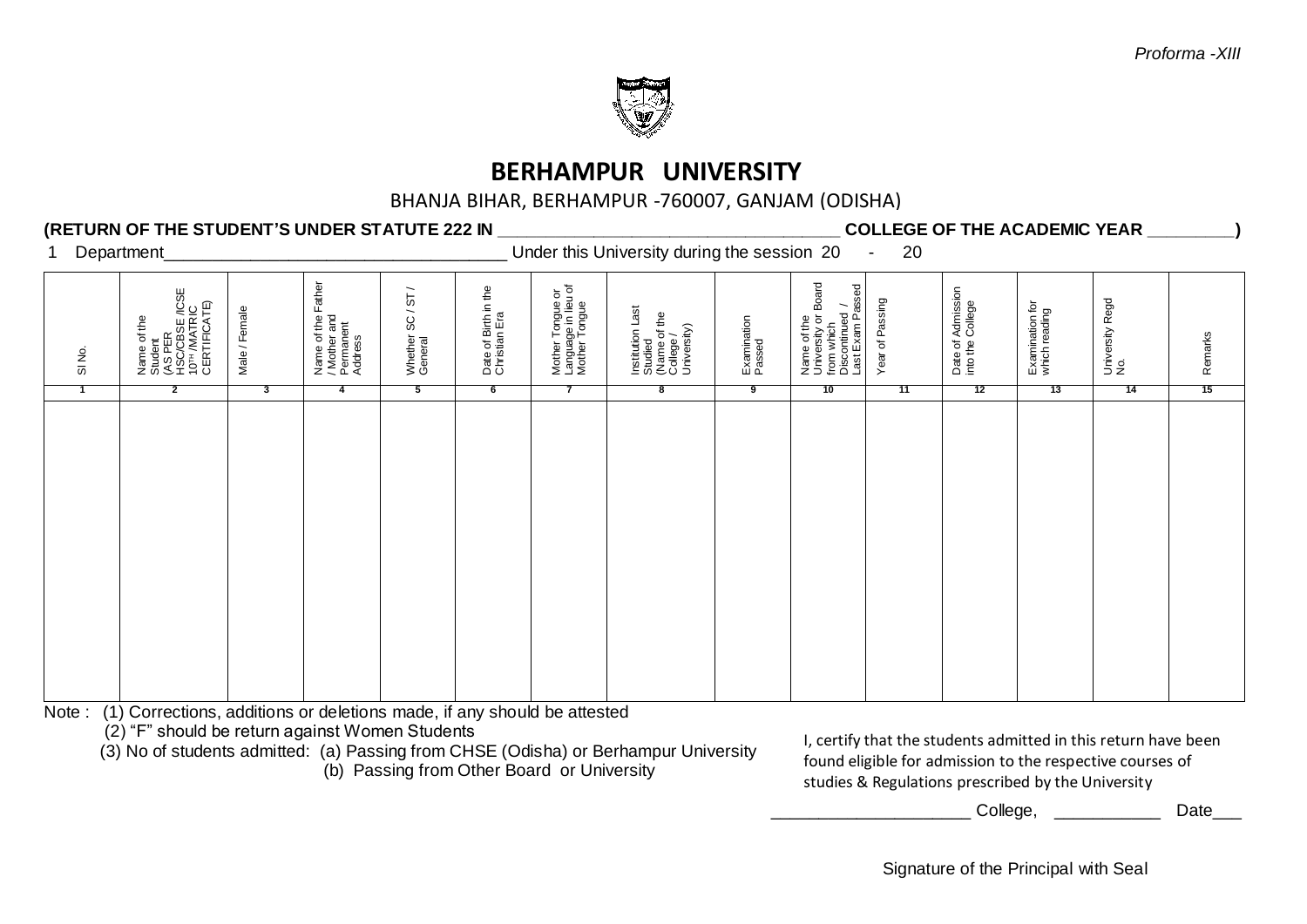

#### BHANJA BIHAR, BERHAMPUR -760007, GANJAM (ODISHA)

#### **(STATEMENT SHOWING THE PARTICULAR REGARDING ADMISSION OF STUDENTS OF OTHER UNIVERSITY / BOARD ) (PROFORMA FOR SUBMISSION OF STUDENT'S RETURN FOR THE ACADEMIC SESSION 20\_\_\_\_\_\_\_\_\_\_\_\_\_\_\_\_\_ BY THE AFFILIATED COLLEGE IN THE REWRITABLE C.D (MICROSOFT EXCEL 1997-2003)**

| SI No.       | Name of the Student<br>(AS PER HSC/CBSE /ICSE<br>10™/MATRIC<br>CERTIFICATE) | Male /<br>Female | Name of the Father | College<br>Code          | Name of the<br>University or<br>Board Last<br>Studied | <b>Course Admitted</b> | University<br>Regd No | Regd. Year | Remarks |
|--------------|-----------------------------------------------------------------------------|------------------|--------------------|--------------------------|-------------------------------------------------------|------------------------|-----------------------|------------|---------|
| $\mathbf{1}$ | $\overline{2}$                                                              | د                | 4                  | $\overline{\phantom{a}}$ | $6\overline{6}$                                       | $\overline{7}$         | 8                     | 9          | 10      |
|              |                                                                             |                  |                    |                          |                                                       |                        |                       |            |         |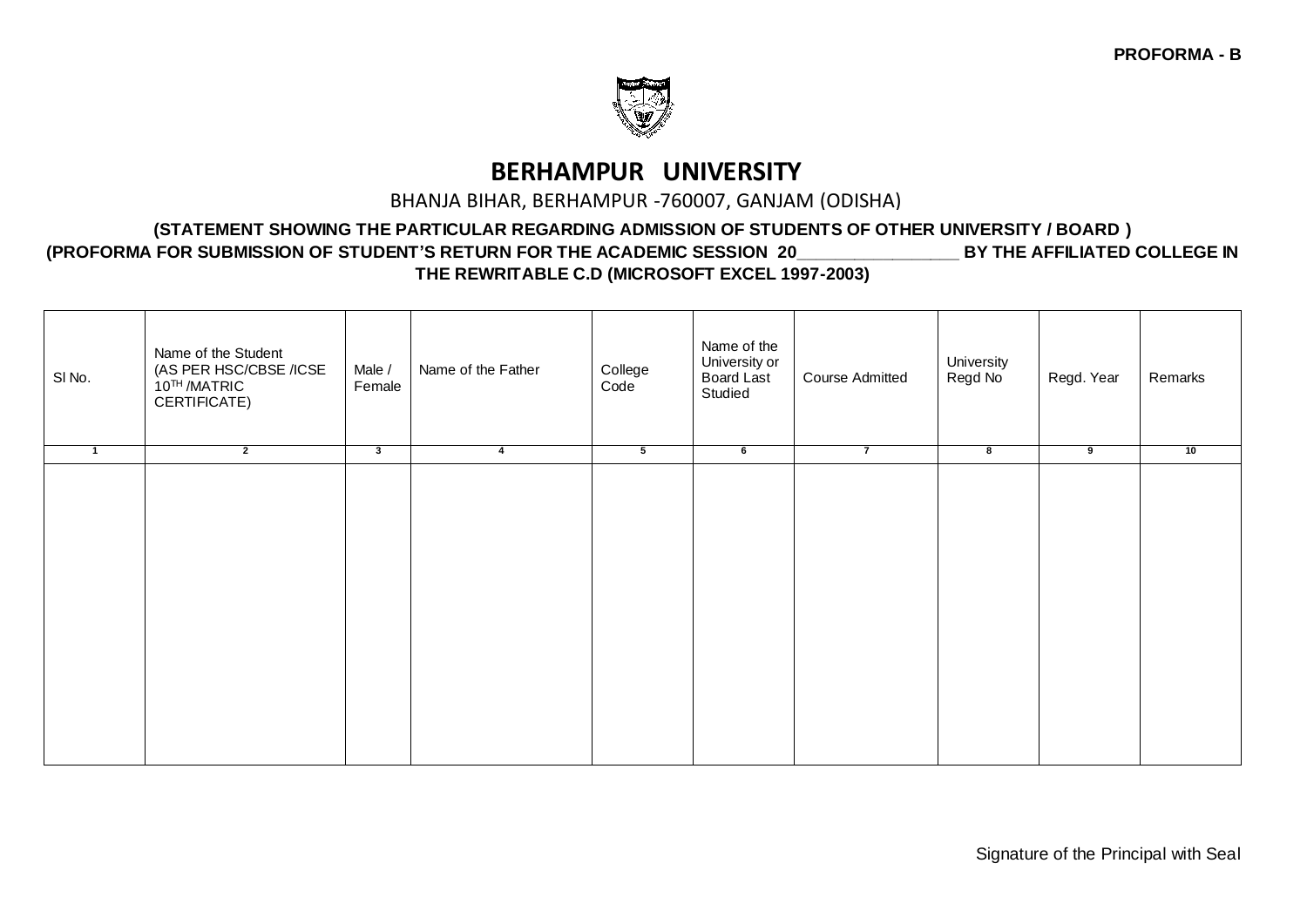

#### BHANJA BIHAR, BERHAMPUR -760007, GANJAM (ODISHA)

### **(STATEMENT SHOWING THE PARTICULAR REGARDING ADMISSION OF STUDENTS OF OTHER UNIVERSITY / BOARD / COLLEGE )**

1 Department **1** Department **1** Department **1** Department

| SI                         | Name of the Student | M/F | Name of the Father | Name of the School / College Last<br>studied with the Name of the<br>University | Examination<br>Passed | Year of Passing | Class to<br>which<br>admitted | Date<br>of<br>Admi<br>ssion | Date of<br>Submis<br>sion of<br>Migrati<br>on<br>Certific<br>ate | SI. No. in<br>the Return<br>form and<br>Stream | Date of<br>Payment of<br>the<br>Recognition<br>Fee ,<br>Registration<br>fees and<br>student aid<br>fund of Rs<br>201 | Remarks |
|----------------------------|---------------------|-----|--------------------|---------------------------------------------------------------------------------|-----------------------|-----------------|-------------------------------|-----------------------------|------------------------------------------------------------------|------------------------------------------------|----------------------------------------------------------------------------------------------------------------------|---------|
| $\overline{\phantom{1}}$ 1 | $\overline{2}$      |     |                    | 3                                                                               | $\overline{4}$        | $5^{\circ}$     | 6                             | $\overline{7}$              | ೫                                                                | $\overline{9}$                                 | 10                                                                                                                   | 11      |
|                            |                     |     |                    |                                                                                 |                       |                 |                               |                             |                                                                  |                                                |                                                                                                                      |         |

N.B.: This statement should invariably accompany along with the return of students